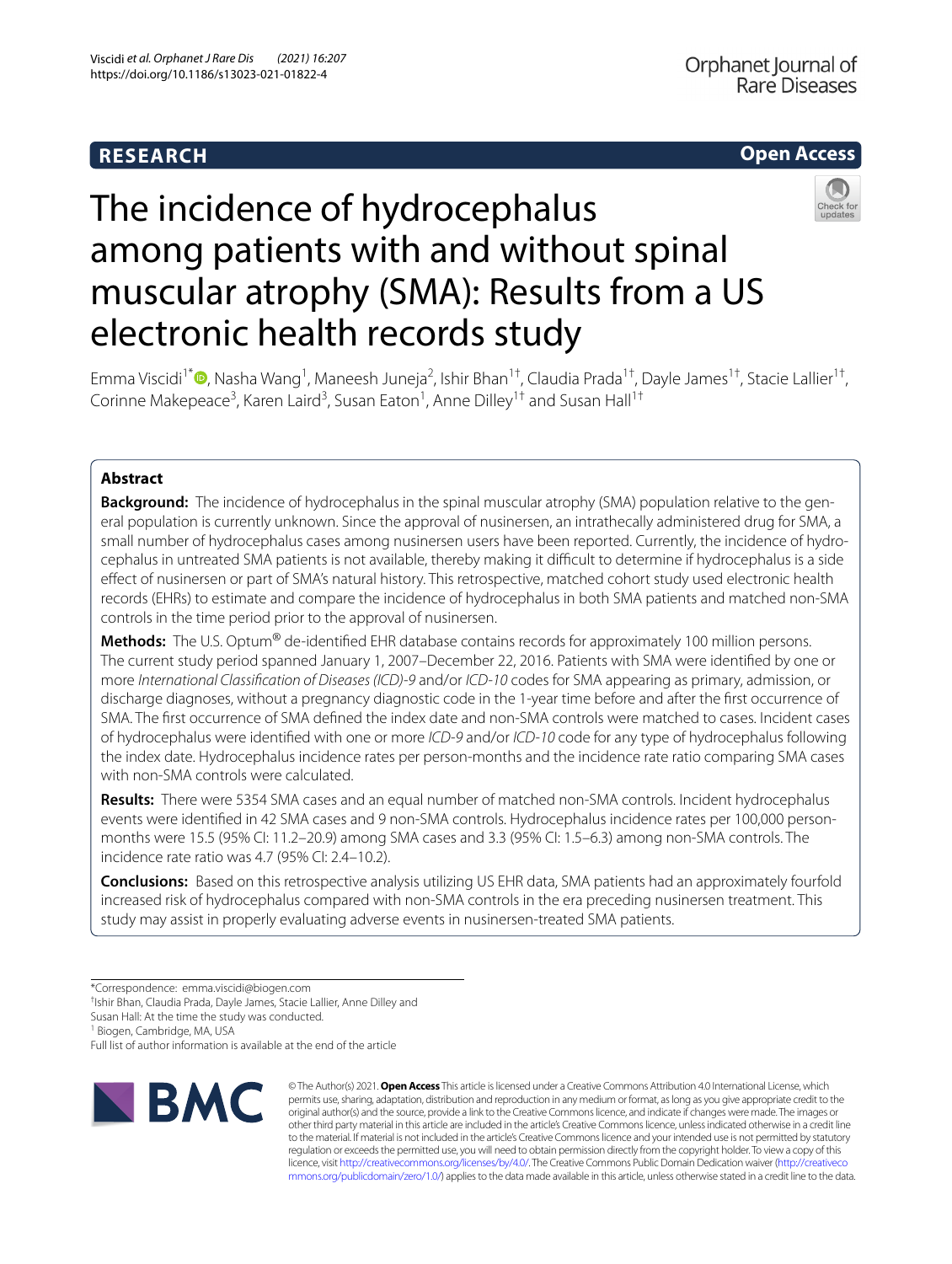**Keywords:** Spinal muscular atrophy, Hydrocephalus, Nusinersen

# **Background**

Spinal muscular atrophy (SMA) is a neuromuscular disease characterized by the degeneration of motor neurons in the anterior horn of the spinal cord caused by deletions or mutations of the survival motor neuron 1 (*SMN1*) gene  $[1, 2]$  $[1, 2]$  $[1, 2]$  $[1, 2]$  $[1, 2]$ . The disease is characterized by progressive muscular weakness with classifcation based on age of symptom onset and disease severity, which is linked to the number of *SMN2* gene copies present [\[1–](#page-6-0)[3\]](#page-6-2). Infants with SMA Type I have symptom onset≤6 months of age, the majority have 2 *SMN2* gene copies, they are unable to sit or roll independently, and eventually have difficulty swallowing and require assisted ventilation  $[1-3]$  $[1-3]$  $[1-3]$ . Children with SMA Type II have symptom onset between 6–18 months of age, 2–3 *SMN2* gene copies, and can sit unassisted but may not walk independently [\[1](#page-6-0), [2\]](#page-6-1). Patients with SMA Type III are able to stand and walk unassisted with symptom onset at>18 months of age, and those with Type IV appear normal until symptoms occur at age > 21 years  $[1, 1]$  $[1, 1]$ [2\]](#page-6-1). Despite being a rare disease and before nusinersen treatment, SMA was the most common monogenetic cause of death in infants  $[4]$  $[4]$ . As a genetic disease, new cases of SMA at birth (birth prevalence) are a subset of all cases incident (newly occurring) at conception who survive the fetal period and are born. Among studies from the US, Sweden, and Poland, the birth prevalence of genetically confrmed SMA ranged from 8.5 to 10.3 per 100,000 live births  $[5–7]$  $[5–7]$  $[5–7]$  $[5–7]$ . In the United Kingdom (UK), the SMA prevalence in the all-age population is approximately 1.9 cases per 100,000 population [\[8](#page-6-6)].

Hydrocephalus is a condition with an abnormal increase in cerebrospinal fuid (CSF) volume with concomitant increase in ventricular size [\[9,](#page-6-7) [10\]](#page-6-8). Hydrocephalus results from an imbalance between the intracranial CSF infow and outflow. It is caused by obstruction of CSF circulation, due to inadequate absorption of CSF, or less often, by overproduction of the CSF. The excessive volume of CSF causes increased ventricular pressure and ventricular dilatation [[11](#page-6-9), [12](#page-6-10)]. Common causes of congenital hydrocephalus include intraventricular hemorrhage and neural tube defects. Other causes include infection, genetic defects, trauma, tumors, and teratogens. Congenital hydrocephalus is often marked by an unusually large head and may include breathing difficulties, poor feeding, and delayed development  $[10]$  $[10]$  $[10]$ . The list of symptoms for acquired hydrocephalus is extensive and includes headache, vomiting, drowsiness, and neck pain [\[10\]](#page-6-8). In adults, idiopathic normal pressure is the most common form of hydrocephalus and is associated with dementia, gait impairment, and urinary incontinence [\[13\]](#page-6-11). Hydrocephalus diagnosed at birth occurs in approximately 78 per 100,000 births in developed countries and 106 per 100,000 births in lowand middle-income countries  $[14]$ . The global prevalence varies between age groups, with higher rates observed among children and the elderly: 88, 11, 175, and>400 per

100,000 individuals among children ( $\leq$  18 years), adults (19–64 years), the elderly ( $\geq$  65 years), and those > 80 years, respectively  $[14]$ . The incidence of hydrocephalus in the SMA population in relation to the general population is currently unknown.

Nusinersen, an antisense oligonucleotide, was the frst approved treatment for SMA and is administered intrathecally via lumbar puncture. Hydrocephalus has been reported in patients treated with nusinersen in the post-marketing setting [\[15\]](#page-6-13). Since the incidence of hydrocephalus in untreated SMA is unknown, it is diffcult to determine if hydrocephalus is a side efect of nusinersen treatment or a part of SMA's natural history. The objective of this study was to conduct a retrospective, matched cohort study of an electronic health record (EHR) database to estimate and compare the incidence of hydrocephalus in SMA patients and matched non-SMA controls during the era preceding nusinersen approval.

# **Methods**

The US Optum® de-identified EHR database contains records for approximately 100 million persons. The study period was January 1, 2007 through December 22, 2016 (before the approval of nusinersen). SMA cases were identifed as patients with one or more *International Classifcation of Diseases (ICD)-9* and/or *ICD-10* codes for SMA appearing as primary, admission, or discharge diagnoses (Additional file  $1$ ). The first observed code defned the SMA index date. Females with a pregnancy record (based on *ICD-9* and/or *ICD-10* diagnostic codes) in the 1-year time period before or after the SMA index date were excluded to reduce the risk of erroneously classifying women who had babies diagnosed with SMA. It is possible that an SMA diagnostic code for an infant was included in the medical record of the mother around the time of the pregnancy or birth.

A set of non-SMA controls were matched 1:1 to cases on birth year and sex, and the assumed the index date of the matched case (Fig. [1\)](#page-2-0). Incident cases of hydrocephalus were identifed with one or more *ICD-9* and/or *ICD-10* codes for any type of hydrocephalus following the index date (Additional fle [1](#page-6-14)). Hydrocephalus incidence rate (IR) per person-months (PMs) and 95% confdence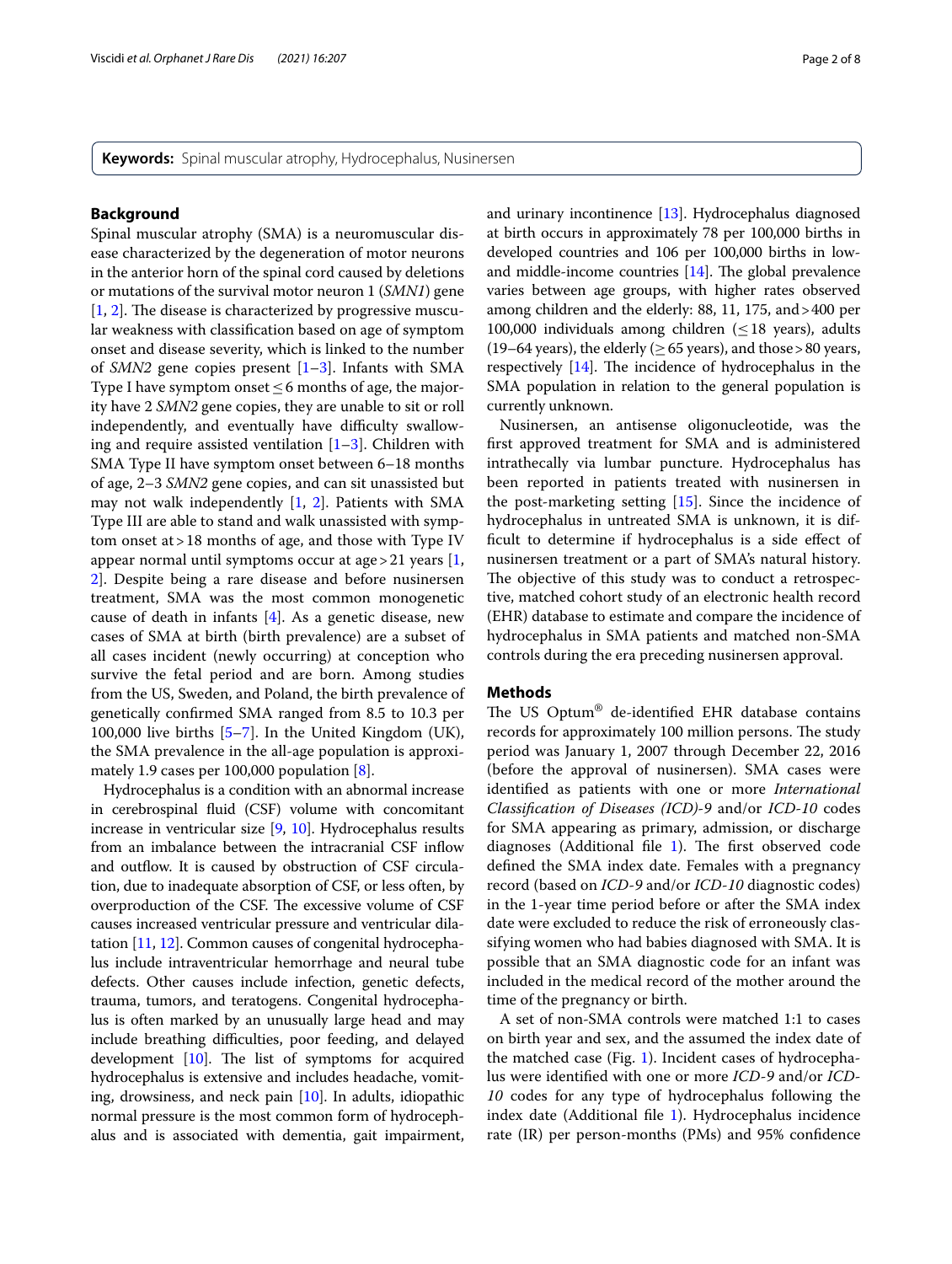

<span id="page-2-0"></span>intervals (CIs), as well as the incidence rate ratio (IRR) comparing SMA cases to non-SMA controls, were calculated.

# **Results**

During the 10-year study period, 5354 SMA cases and 5354 matched non-SMA controls were identifed and included in the analyses. The demographics are presented in Table [1.](#page-2-1) The mean age of the SMA cases was 45 years

(range: 0–86 years) and approximately half (53%) of the SMA cases were male. The mean follow-up time in the US Optum® database for the SMA cases was 90.6 months  $(7.6 \text{ years}$   $[SD, 3.9 \text{ years}]$ ). There were 42 incident hydrocephalus events among the SMA cases and 9 incident hydrocephalus events among non-SMA controls. In the SMA cases, the most frequent type was obstructive hydrocephalus (37.5% of all hydrocephalus diagnostic codes; Additional fle [2](#page-6-15)). In the non-SMA control group,

<span id="page-2-1"></span>

|  |  | Table 1 Patient demographics |  |
|--|--|------------------------------|--|
|--|--|------------------------------|--|

| Category                  | SMA cases ( $N = 5354$ )                    | SMA cases who developed<br>hydrocephalus ( $N = 42$ ) | <b>Non-SMA matched</b><br>controls ( $N = 5354$ ) | Non-SMA matched controls who<br>developed hydrocephalus ( $N = 9$ ) |
|---------------------------|---------------------------------------------|-------------------------------------------------------|---------------------------------------------------|---------------------------------------------------------------------|
| Age at index date (years) |                                             |                                                       |                                                   |                                                                     |
| Mean                      | 45.0                                        | 46.9                                                  | 45.0                                              | 59.7                                                                |
| Median                    | 45                                          | 57                                                    | 45                                                | 70                                                                  |
| Min, max                  | 0,86                                        | 0,86                                                  | 0,86                                              | 8,85                                                                |
| SD                        | 23.65                                       | 30.59                                                 | 23.65                                             | 27.99                                                               |
|                           | Age (years) at index date categories (n, %) |                                                       |                                                   |                                                                     |
| $0$ to $< 1$              | 95(1.8)                                     | 2(4.8)                                                | 95(1.8)                                           | 0(0.0)                                                              |
| $1$ to $<$ 2              | 114(2.1)                                    | 3(7.1)                                                | 114(2.1)                                          | 0(0.0)                                                              |
| $2$ to $<$ 13             | 442(8.3)                                    | 5(12)                                                 | 442 (8.3)                                         | 1(11.0)                                                             |
| 13 to $\leq$ 20           | 326(6.1)                                    | 3(7.1)                                                | 326(6.1)                                          | 1(11.0)                                                             |
| 21 to $\leq$ 30           | 436(8.1)                                    | 2(4.8)                                                | 436 (8.1)                                         | 0(0.0)                                                              |
| 31 to $\leq$ 40           | 926 (17.0)                                  | 0(0.0)                                                | 926 (17.0)                                        | 0(0.0)                                                              |
| 41 to $\leq$ 50           | 653 (12.0)                                  | 1(2.4)                                                | 653 (12.0)                                        | 1(11.0)                                                             |
| >50                       | 2362 (44.0)                                 | 26(62.0)                                              | 2362 (44.0)                                       | 6(67.0)                                                             |
| Sex (n, %)                |                                             |                                                       |                                                   |                                                                     |
| Female                    | 2521 (47.0)                                 | 18(43.0)                                              | 2521 (47.0)                                       | 3(33.0)                                                             |
| Male                      | 2833 (53.0)                                 | 24 (57.0)                                             | 2833 (53.0)                                       | 6(67.0)                                                             |
| Time in database (months) |                                             |                                                       |                                                   |                                                                     |
| Mean                      | 90.6                                        | 96.5                                                  | 90.6                                              | 136.4                                                               |
| Median                    | 93                                          | 107.5                                                 | 93                                                | 159                                                                 |
| <b>SD</b>                 | 46.65                                       | 54.66                                                 | 46.65                                             | 42.69                                                               |

*SD* standard deviation, *SMA* spinal muscular atrophy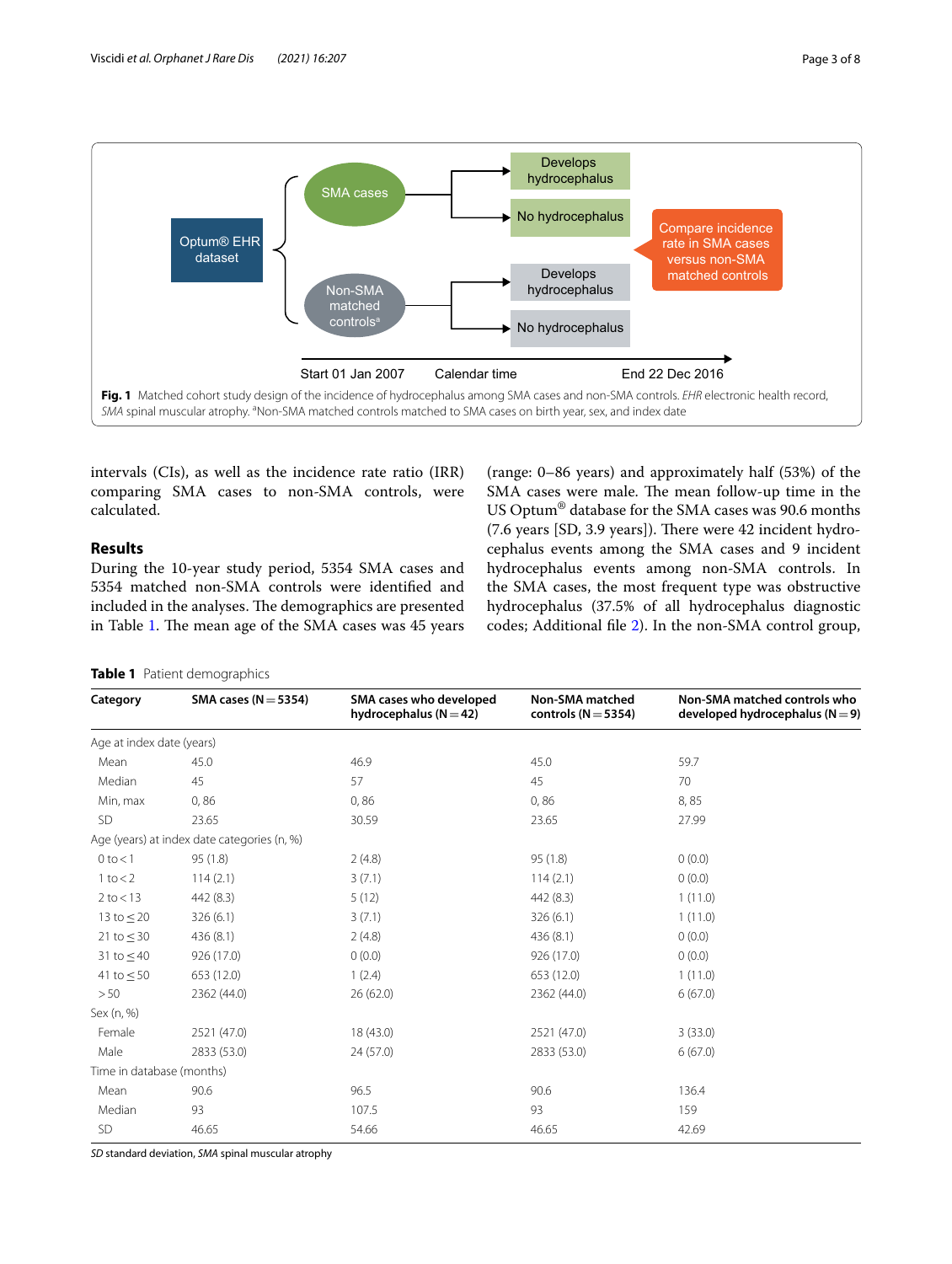the most frequent type was idiopathic normal pressure hydrocephalus (60% of all hydrocephalus diagnostic codes). Among the 42 SMA patients with hydrocephalus, the mean age was 46.9 years and 57% were male. The mean age of the nine non-SMA controls with hydrocephalus was slightly older at 59.7 years, and 67% were male. The greatest number of hydrocephalus cases occurred in patients older than 50 years of age, among both SMA cases and non-SMA controls (Fig. [2](#page-3-0)). There were 5 cases of hydrocephalus in children younger than age 2 years, all of whom were SMA patients.

The overall incidence of hydrocephalus was greater in SMA cases than non-SMA controls (Table [2\)](#page-3-1). The IR of hydrocephalus was 15.5 per 100,000 PMs (95% CI: 11.2–20.9) among SMA cases, compared with 3.3 per 100,000 PMs (95% CI: 1.5–6.3) among non-SMA con-trols (Table [2\)](#page-3-1). The IRR between SMA cases and non-SMA controls was 4.7 (95% CI: 2.4-10.2). The IR for



<span id="page-3-1"></span><span id="page-3-0"></span>

|                                             | Rate per 100,000 PMs among SMA<br>cases (N = 5354) (IR [95% CI]) | Rate per 100,000 PMs among non-SMA<br>matched controls ( $N = 5354$ ) (IR [95% CI]) | Incidence rate<br>ratio <sup>a</sup> (95% CI) |
|---------------------------------------------|------------------------------------------------------------------|-------------------------------------------------------------------------------------|-----------------------------------------------|
| Incident hydrocephalus events               | 42                                                               | 9                                                                                   |                                               |
| Overall incidence rate                      | $15.5(11.2 - 20.9)$                                              | $3.3(1.5-6.3)$                                                                      | $4.7(2.4 - 10.2)$                             |
| Incidence rate by sex                       |                                                                  |                                                                                     |                                               |
| Female                                      | $13.9(8.2 - 21.9)$                                               | $2.3(0.5-6.7)$                                                                      | $6.0(1.9-25.7)$                               |
| Male                                        | $17.0(10.9 - 25.3)$                                              | $4.2(1.6-9.2)$                                                                      | $4.0(1.7-10.8)$                               |
| Incidence rate by age at index date (years) |                                                                  |                                                                                     |                                               |
| <1                                          | $50.7(6.1 - 183.3)$                                              | 0.00                                                                                | N/C                                           |
| $1$ to $<$ 2                                | 55.5 (11.4-162.1)                                                | 0.00                                                                                | N/C                                           |
| $2$ to $<$ 13                               | $17.3(5.6 - 40.4)$                                               | $3.4(0.1 - 19.1)$                                                                   | $5.1(0.7 - 120.1)$                            |
| 13 to $< 20$                                | $16.6(3.4 - 48.5)$                                               | $5.5(0.1 - 30.7)$                                                                   | $3.0(0.3 - 79.3)$                             |
| 21 to $\leq$ 30                             | $9.8(1.2 - 35.5)$                                                | 0.00                                                                                | N/C                                           |
| 31 to $\leq$ 40                             | 0.00                                                             | 0.00                                                                                | N/C                                           |
| 41 to $\leq$ 50                             | $2.8(0.1 - 15.9)$                                                | $2.8(0.1 - 15.9)$                                                                   | $1.0(0.0 - 39.0)$                             |
| > 50                                        | 21.7 (14.2-31.8)                                                 | $5.0(1.8 - 10.9)$                                                                   | $4.4(1.9-11.6)$                               |
|                                             |                                                                  |                                                                                     |                                               |

*CI* confdence interval, *IR* incidence rate, *IRR* incidence rate ratio, *N/C* not calculable, *PM* person-month, *SMA* spinal muscular atrophy

<sup>a</sup> 95% CI for IRR not calculated due to small sample size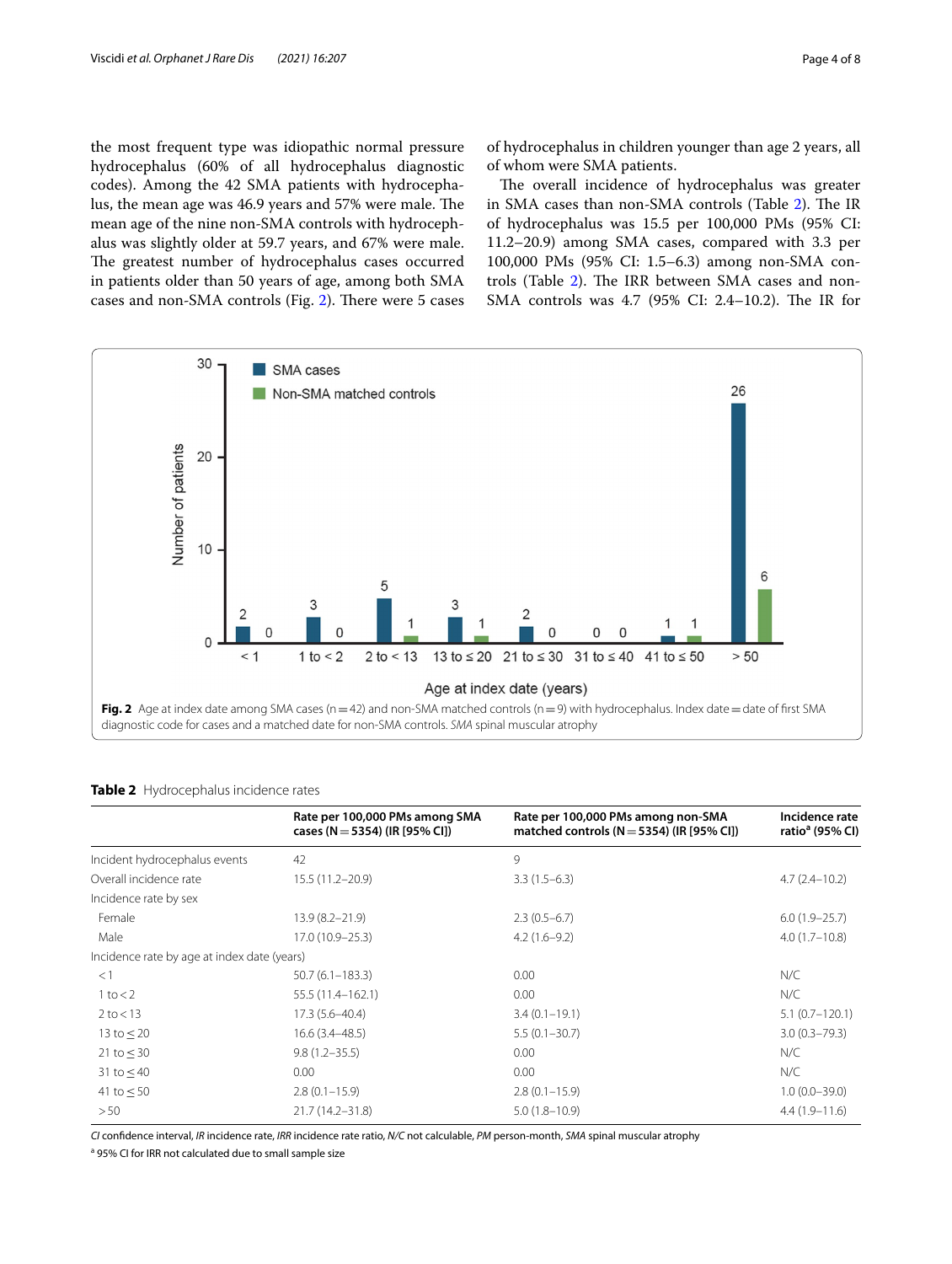hydrocephalus difered by sex and age at SMA index date. The IR was higher in male than female SMA cases (17.0) [95% CI: 10.9–25.3] vs. 13.9 [95% CI: 8.2–21.9]). Similarly, the IR was greater in males than females in the non-SMA control group (4.2 [95% CI: 1.6–9.2] vs. 2.3 [95% CI: 0.5–6.7]). The IRR between SMA cases and non-SMA controls was 6.0 (95% CI: 1.9–25.7) for females and 4.0 (95% CI: 1.7–10.8) for males. Among the SMA cases, the IR was higher in younger cases; 50.7 (95% CI: 6.1–183.3) and 55.5 (95% CI: 11.4–162.1) in the<1-year and the 1 to<2-year age groups, respectively. In the non-SMA control group, the IR was higher in ages 13 to  $\leq$  20 years (5.5) [95% CI: 0.1–30.7]) and the>50-year (5.0 [95% CI: 1.8– 10.9]) age groups.

In SMA patients, 12.5% of diagnostic codes were communicating hydrocephalus (10 of the 80 total diagnostic codes for hydrocephalus) as compared to 20% in the control group (3 of 15 total diagnostic codes) (Additional file [2\)](#page-6-15). Additionally, 15% of the hydrocephalus diagnostic codes in the SMA group were classifed as unspecified hydrocephalus (vs. 6.7% in controls). The incidence rate for communicating hydrocephalus was 3.3 (95% CI, 1.51–6.27) in the SMA group and 0.73 (95% CI, 0.09–2.7) in the control group (data not presented in tables). The relative risk comparing communicating hydrocephalus in cases vs. controls was 4.51 (95% CI, 1.07–30.60), indicating that communicating hydrocephalus was signifcantly more common in SMA patients than controls.

# **Discussion**

Based on this retrospective analysis using real-world EHR data, SMA patients had a fourfold increased risk of hydrocephalus compared with matched non-SMA controls. The increased risk of hydrocephalus in SMA was observed in both males and females and across the various ages at SMA index date. This study, conducted using data before the approval of nusinersen, suggests that the SMA disease state may increase the risk of hydrocephalus; however, further research is needed to determine any causal association between SMA and hydrocephalus. Causality notwithstanding, these data provide a new understanding of the natural history of SMA and may provide context for newly observed hydrocephalus events among SMA patients.

The preponderance of hydrocephalus in older SMA patients, which we can safely assume are Type II–III patients, was an unexpected fnding. However, the incidence of hydrocephalus observed among > 50-yearold SMA patients is similar to the higher incidence of hydrocephalus among the elderly in the general population  $[14]$  $[14]$ . The global prevalence of hydrocephalus is substantially higher among the elderly and, in particular, those > 80 years of age  $[14]$  $[14]$ . Among SMA patients, the most frequent type was obstructive hydrocephalus, which may be indicative of the systemic nature of SMA. In the general population, there is no identifable cause for idiopathic normal pressure hydrocephalus in older patients, whereas symptomatic hydrocephalus is typically linked to brain infection, injury, or hemorrhage [[10,](#page-6-8) [13](#page-6-11)]. In addition, the incidence of hydrocephalus was highest in the younger age groups of SMA patients (younger than 2 years), whereas in controls, the incidence rate was highest in ages 13 to  $\leq$  20 years and > 50 years.

The increased risk of hydrocephalus in SMA patients may be in part due to surveillance bias. SMA patients may be more likely to receive routine magnetic resonance imaging (MRI), leading to the detection of asymptomatic hydrocephalus. Adult patients, in particular, may be more likely to have asymptomatic hydrocephalus [\[13](#page-6-11)]. It is unlikely that the majority of hydrocephalus cases were asymptomatic, and thus, it is not expected that this would account entirely for the increased number of cases of hydrocephalus in SMA patients. Future studies may be able to address this type of potential confounding by adjusting for comorbid diagnoses and surveillance bias when comparing hydrocephalus in cases and controls.

The strengths of this study include the large population-based sample of more than 5000 SMA patients and the long follow-up time (7.6-year study period [SD, 3.8 years]), which allowed for the capture of incident medical events. Additionally, the wide range of ages covered in this study is benefcial given that nusinersen treatment among adults has increased since its approval, and we have limited adult data in our clinical trials. The limitations of this analysis include a lack of information on the specifc SMA type, the reliance on diagnostic codes to defne disease states, the lack of information on the cause of hydrocephalus, and the uncertainty as to whether the observed SMA index date truly represents the SMA diagnosis date. In this study, approximately 4% of SMA patients were younger than 2 years at index date, whereas the majority were older than 2 years at index date, which is markedly diferent than the US prevalence by age. In the US, the estimated percentages of SMA patients by SMA type are: 17% Type I patients (symptom onset  $< 6$  months of age), 42% Type II (6–18 months of age), and 41% Type III ( $>18$  months of age) [[7\]](#page-6-5). The older ages of the SMA patients in this study are likely due to survival bias in the pre-treatment era, and that for many patients, the SMA index date was not the actual diagnosis or symptom onset date, but instead the frst SMA diagnostic code appearing in their medical record in the database.

A few case studies have reported on hydrocephalus in SMA patients unrelated to nusinersen treatment, with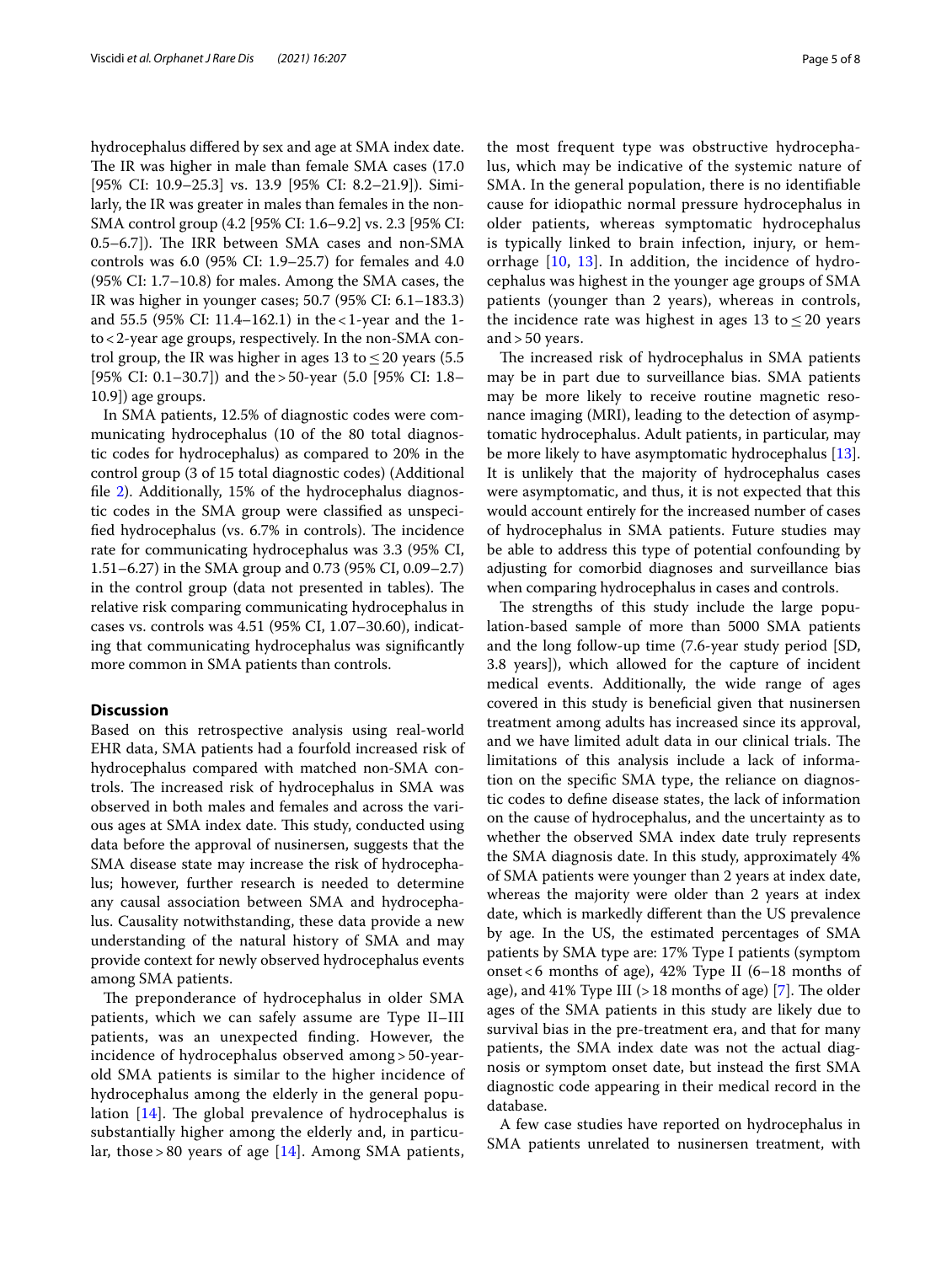the majority observed in patients with the severe phenotypes, SMA Type  $0-I$  [\[16–](#page-6-16)[19\]](#page-6-17). The earliest case was reported in 2014, before the approval of nusinersen, in a patient with SMA Type I requiring ventilation soon after birth; the patient was diagnosed at 5 months with hydrocephalus due to Blake's pouch cyst, an abnormal embryogenic regression that causes ventricular enlargement [[16\]](#page-6-16). Since Blake's pouch is a structural malformation, the hydrocephalus diagnosis in these patients is unlikely due to nusinersen treatment. A 2019 case study from Brazil reported two children (ages 1 and 3 years) with SMA Type 0, both with persistent Blake's pouch cyst and requiring ventilation support  $[18]$  $[18]$ . This report did not indicate if the children were treated with nusinersen, yet it is unlikely that the hydrocephalus was related to nusinersen since it was not yet commercially available in Brazil [\[18\]](#page-6-18). In 2020, one case report described a patient diagnosed with SMA Type I soon after birth, requiring ventilation at 2 months who was subsequently diagnosed with hydrocephalus due to Blake's pouch cyst  $[17]$  $[17]$ . The patient received a tracheostomy and ventriculoperitoneal shunt (VPS) at 4 months and did not start nusinersen treatment until age 7 years via VPS without exacerbation of the hydrocephalus [[17\]](#page-6-19). A recent report published in 2020 described a female infant diagnosed with SMA Type I at age 2 months with communicating hydrocephalus who died at age 5 months due to secondary to aspiration pneumonia. The patient did not receive nusinersen treatment [[19](#page-6-17)].

It has been speculated that SMA may present with hydrocephalus involving the rare condition of Dandy-Walker syndrome (DWS) which is a continuum of congenital defects, including Blake's pouch cyst [[20](#page-6-20)]. DWS is rare (1 in 25,000), with postnatal hydrocephalus occurring in approximately 80% of cases [[21\]](#page-6-21). Congenital heart defects and malformations of the palate, vertebrae, and genitalia are also associated with DWS  $[21]$  $[21]$  $[21]$ . A few single case reports have proposed a possible link between SMA and DWS; however, in patients of severe and complex congenital malformations without genetic confrmation, it may be difficult to isolate a definitive diagnosis [[19,](#page-6-17) [20,](#page-6-20) [22,](#page-6-22) [23\]](#page-6-23). Further research is necessary to determine if a genetic link exists between DWS, specifcally Blake's pouch cyst, and SMA disease, which may contribute to the incidence of hydrocephalus observed in SMA patients aged 0–2 years.

In 2018, Biogen issued a "Dear Healthcare Professional" letter advising clinicians to monitor for symptoms of hydrocephalus after fve SMA patients treated with nusinersen were identifed with communicating hydrocephalus [\[24](#page-6-24)]. Communicating hydrocephalus is caused by an impaired absorption of CSF with no appar-ent obstruction of CSF flow [\[10](#page-6-8), [25](#page-6-25)]. Of the five SMA patients in this report, four were SMA Type I patients, ages 4 months to 3 years, who received 2–4 doses of nusinersen. The fifth patient was an adult female with scoliosis, and no details were reported about her age at symptom onset or number of doses. Since the 2018 report, three male infants with SMA Type I and treated with nusinersen were diagnosed with hydrocephalus [[26–](#page-6-26) [28\]](#page-7-0). Two infants initiated nusinersen at age 2.5 months and age 4 months and were diagnosed with communicating hydrocephalus after 3 and 4 doses, respectively [[26](#page-6-26),  $28$ ]. The third infant was diagnosed with SMA Type I at age 2 months, required ventilator and feeding support at 17 months, and started nusinersen at age 6 years [\[27](#page-7-1)]. After 18 months of treatment, the patient was diagnosed with triventricular hydrocephalus [\[27\]](#page-7-1). It should be noted that two of the patients with MRI prior to their SMA diagnosis showed moderate ventricular dilation, suggesting that the development of hydrocephalus may have started prior to the initiation of nusinersen treatment [[27,](#page-7-1) [28](#page-7-0)]. Despite these case reports, there have been no reports of hydrocephalus in the index nusinersen trials of pre-symptomatic infants (most likely to develop SMA Type I or II), infantile-onset (most likely to develop Type I), and later-onset (most likely to develop Type II or III) SMA participants [\[24,](#page-6-24) [29](#page-7-2)[–32](#page-7-3)]. Nor have there been any reports of hydrocephalus in the follow-up interim analyses of the NURTURE study or the open-label SHINE extension trial with up to 6.8 years of nusinersen treatment [[33](#page-7-4)[–36](#page-7-5)].

Future studies on this topic should address the specifc type of hydrocephalus most common in SMA patients, and whether the incidence of this type (or types) is greater in SMA patients compared to matched controls. In addition, in the era of disease-modifying therapies, it would be useful to determine if there is a temporal relation between the occurrence of hydrocephalus and treatment with nusinersen or other therapies.

## **Conclusions**

In this real-world analysis of SMA patients and matched non-SMA controls, conducted in the time period before nusinersen approval, the incidence of hydrocephalus was 4 times greater in SMA patients than non-SMA controls. The increased incidence rates were observed across the diferent age groups, with the highest found among the youngest and the oldest age groups. Future studies on this topic are needed to determine whether hydrocephalus is part of the natural history of SMA in some patients, and whether there is a causal association between SMA and hydrocephalus. These findings are important for the optimization of care and treatment of patients with SMA and when conducting and interpreting post-marketing safety studies.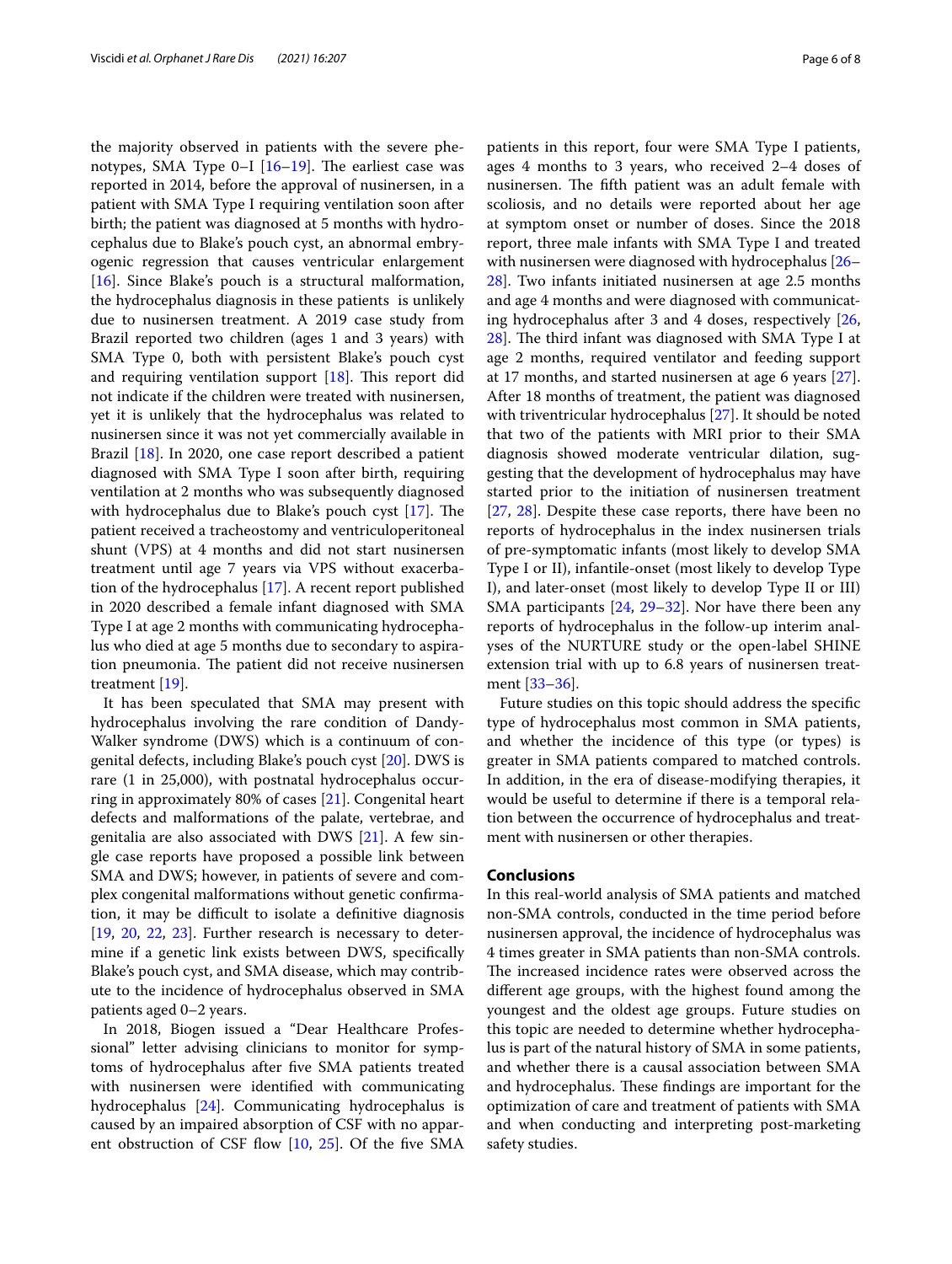#### **Abbreviations**

CI: Confdence interval; CSF: Cerebrospinal fuid; DWS: Dandy–Walker syndrome; EHR: Electronic health record; *ICD*: *International Classifcation of Diseases*; IR: Incidence rate; IRR: Incidence rate ratio; PM: Person-month; SD: Standard deviation; SMA: Spinal muscular atrophy; *SMN1*: Survival motor neuron 1; UK: United Kingdom; US: United States; VPS: Ventriculoperitoneal shunt.

# **Supplementary Information**

The online version contains supplementary material available at [https://doi.](https://doi.org/10.1186/s13023-021-01822-4) [org/10.1186/s13023-021-01822-4](https://doi.org/10.1186/s13023-021-01822-4).

<span id="page-6-15"></span><span id="page-6-14"></span>**Additional File 1.**. Table of ICD codes.

**Additional File 2.** Table of frequency of incident hydrocephalus *ICD* codes.

#### **Acknowledgements**

The investigators thank all the participants in this study.

#### **Authors' contributions**

SH and EV designed the study. MJ and NW performed statistical analysis. EV wrote the manuscript. All authors read and approved the fnal manuscript.

#### **Funding**

This study was supported by Biogen. Editorial support was provided by Excel and funded by Biogen.

# **Availability of data and materials**

The dataset supporting the conclusions of this article are available in the U.S. Optum® EHR repository and hyperlink to dataset(s) in [https://www.optum.](https://www.optum.com/business/solutions/government/federal/data-analytics-federal/clinical-data.html#) [com/business/solutions/government/federal/data-analytics-federal/clinical](https://www.optum.com/business/solutions/government/federal/data-analytics-federal/clinical-data.html#)[data.html#.](https://www.optum.com/business/solutions/government/federal/data-analytics-federal/clinical-data.html#)

# **Declarations**

**Ethics approval and consent to participate** Not applicable.

# **Consent for publication**

Not applicable.

#### **Competing interests**

The authors declare that they have no competing interests. Emma Viscidi, Nasha Wang, Corinne Makepeace, Karen Laird, and Susan Eaton are employees of Biogen and hold Biogen stock/stock options.

#### **Author details**

<sup>1</sup> Biogen, Cambridge, MA, USA. <sup>2</sup>MJ Analytics Ltd, London, UK. <sup>3</sup> Biogen, Maidenhead, UK.

Received: 22 December 2020 Accepted: 20 April 2021 Published online: 07 May 2021

## **References**

- <span id="page-6-0"></span>1. Darras BT, Monani UR, De Vivo DC, et al. Genetic disorders afecting the motor neuron: spinal muscular atrophy. In: Swaiman KF, Ashwal S, Ferriero DM, et al., editors. Swaiman's pediatric neurology: principles and practice. 6th ed. Elsevier; 2017. p. 1057–64.
- <span id="page-6-1"></span>2. Markowitz JA, Singh P, Darras BT. Spinal muscular atrophy: a clinical and research update. Pediatr Neurol. 2012;46(1):1–12.
- <span id="page-6-2"></span>3. Mercuri E, Bertini E, Iannaccone ST. Childhood spinal muscular atrophy: controversies and challenges. Lancet Neurol. 2012;11(5):443–52.
- <span id="page-6-3"></span>4. Sugarman EA, Nagan N, Zhu H, Akmaev VR, Zhou Z, Rohlfs EM, et al. Pan-ethnic carrier screening and prenatal diagnosis for spinal muscular

atrophy: clinical laboratory analysis of >72,400 specimens. Eur J Hum Genet. 2012;20(1):27–32.

- <span id="page-6-4"></span>5. Arkblad E, Tulinius M, Kroksmark AK, Henricsson M, Darin N. A populationbased study of genotypic and phenotypic variability in children with spinal muscular atrophy. Acta Paediatr. 2009;98(5):865–72.
- 6. Jedrzejowska M, Milewski M, Zimowski J, Zagozdzon P, Kostera-Pruszczyk A, Borkowska J, et al. Incidence of spinal muscular atrophy in Poland more frequent than predicted? Neuroepidemiology. 2010;34(3):152–7.
- <span id="page-6-5"></span>Lally C, Jones C, Farwell W, Reyna SP, Cook SF, Flanders WD. Indirect estimation of the prevalence of spinal muscular atrophy Type I, II, and III in the United States. Orphanet J Rare Dis. 2017;12(1):175.
- <span id="page-6-6"></span>8. Norwood FL, Harling C, Chinnery PF, Eagle M, Bushby K, Straub V. Prevalence of genetic muscle disease in Northern England: in-depth analysis of a muscle clinic population. Brain. 2009;132(Pt 11):3175–86.
- <span id="page-6-7"></span>9. Kahle KT, Kulkarni AV, Limbrick DD Jr, Warf BC. Hydrocephalus in children. Lancet. 2016;387(10020):788–99.
- <span id="page-6-8"></span>10. Koleva M, De Jesus O. Hydrocephalus. In: StatPearls. StatPearls Publishing LLC; 2020. [https://www.ncbinlmnihgov/books/NBK560875/.](https://www.ncbinlmnihgov/books/NBK560875/)
- <span id="page-6-9"></span>11. Fishman MA. Hydrocephalus. In: Neurological pathophysiology. Oxford; 1978.
- <span id="page-6-10"></span>12. Carey CM, Tullous MW, Walker ML. Hydrocephalus: etiology, pathologic efects, diagnosis, and natural history. In Pediatric neurosurgery, 3rd ed. WB Saunders Company; 1994.
- <span id="page-6-11"></span>13. Das JM, Biagioni MC. Normal pressure hydrocephalus. In: StatPearls; <https://www.ncbinlmnihgov/books/NBK560875/>. Treasure Island, FL: StatPearls Publishing LLC.; 2020.
- <span id="page-6-12"></span>14. Isaacs AM, Riva-Cambrin J, Yavin D, Hockley A, Pringsheim TM, Jette N, et al. Age-specifc global epidemiology of hydrocephalus: systematic review, metanalysis and global birth surveillance. PLoS ONE. 2018;13(10):e0204926-e205026.
- <span id="page-6-13"></span>15. Biogen. SPINRAZA (nusinersen) [Prescribing Information] injection, for intrathecal use. 2018. [www.spinraza.com/content/dam/commercial/](http://www.spinraza.com/content/dam/commercial/specialty/spinraza/caregiver/en_us/pdf/spinraza-prescribing-information.pdf) [specialty/spinraza/caregiver/en\\_us/pdf/spinraza-prescribing-information.](http://www.spinraza.com/content/dam/commercial/specialty/spinraza/caregiver/en_us/pdf/spinraza-prescribing-information.pdf) [pdf.](http://www.spinraza.com/content/dam/commercial/specialty/spinraza/caregiver/en_us/pdf/spinraza-prescribing-information.pdf)
- <span id="page-6-16"></span>16. Shohoud SA, Azab WA, Alsheikh TM, Hegazy RM. Blake's pouch cyst and Werdnig–Hofmann disease: report of a new association and review of the literature. Surg Neurol Int. 2014;5(Suppl 4):S282–8.
- <span id="page-6-19"></span>17. Tozawa T, Kasai T, Tatebe H, Shiomi K, Nishio H, Tokuda T, et al. Intrathecal nusinersen treatment after ventriculo-peritoneal shunt placement: a case report focusing on the neuroflament light chain in cerebrospinal fuid. Brain Dev. 2020;42(3):311–4.
- <span id="page-6-18"></span>18. Mendonça RH, Rocha AJ, Lozano-Arango A, Diaz AB, Castiglioni C, Silva AMS, et al. Severe brain involvement in 5q spinal muscular atrophy type 0. Ann Neurol. 2019;86(3):458–62.
- <span id="page-6-17"></span>19. Alkhars FZ, Almajhad N, Al-Obaid J, Alghadeer F, Bo Ali AY. Spinal muscular atrophy and communicating hydrocephalus: a novel or a well-established rare association? Cureus. 2020;12(11):e11433.
- <span id="page-6-20"></span>20. Stambolliu E, Ioakeim-Ioannidou M, Kontokostas K, Dakoutrou M, Kousoulis AA. The most common comorbidities in Dandy–Walker Syndrome patients: a systematic review of case reports. J Child Neurol. 2017;32(10):886–902.
- <span id="page-6-21"></span>21. Spennato P, Mirone G, Nastro A, Buonocore MC, Ruggiero C, Trischitta V, et al. Hydrocephalus in Dandy–Walker malformation. Childs Nerv Syst. 2011;27(10):1665–81.
- <span id="page-6-22"></span>22. Gathwala G, Silayach J, Bhakhari BK, Narwal V. Very severe spinal muscular atrophy: type 0 with Dandy–Walker variant. J Pediatr Neurosci. 2014;9(1):55–6.
- <span id="page-6-23"></span>23. Panas M, Spengos K, Tsivgoulis G, Kalfakis N, Sfagos C, Vassilopoulos D, et al. Spinal muscular atrophy, Dandy–Walker complex, and cataracts in two siblings: a new entity? J Neurol Neurosurg Psychiatry. 2005;76(8):1183–4.
- <span id="page-6-24"></span>24. Mercuri E, Darras BT, Chiriboga CA, Day JW, Campbell C, Connolly AM, et al. Nusinersen versus sham control in later-onset spinal muscular atrophy. N Engl J Med. 2018;378(7):625–35.
- <span id="page-6-25"></span>25. Tully HM, Dobyns WB. Infantile hydrocephalus: a review of epidemiology, classifcation and causes. Eur J Med Genet. 2014;57(8):359–68.
- <span id="page-6-26"></span>26. Sah JP, Abrams AW, Chari G, Linden C, Anziska Y. Hydrocephalus in spinal muscular atrophy: a case report and review of the literature. J Pediatr Neurol. 2020. [https://doi.org/10.1055/s-0040-1721131.](https://doi.org/10.1055/s-0040-1721131)